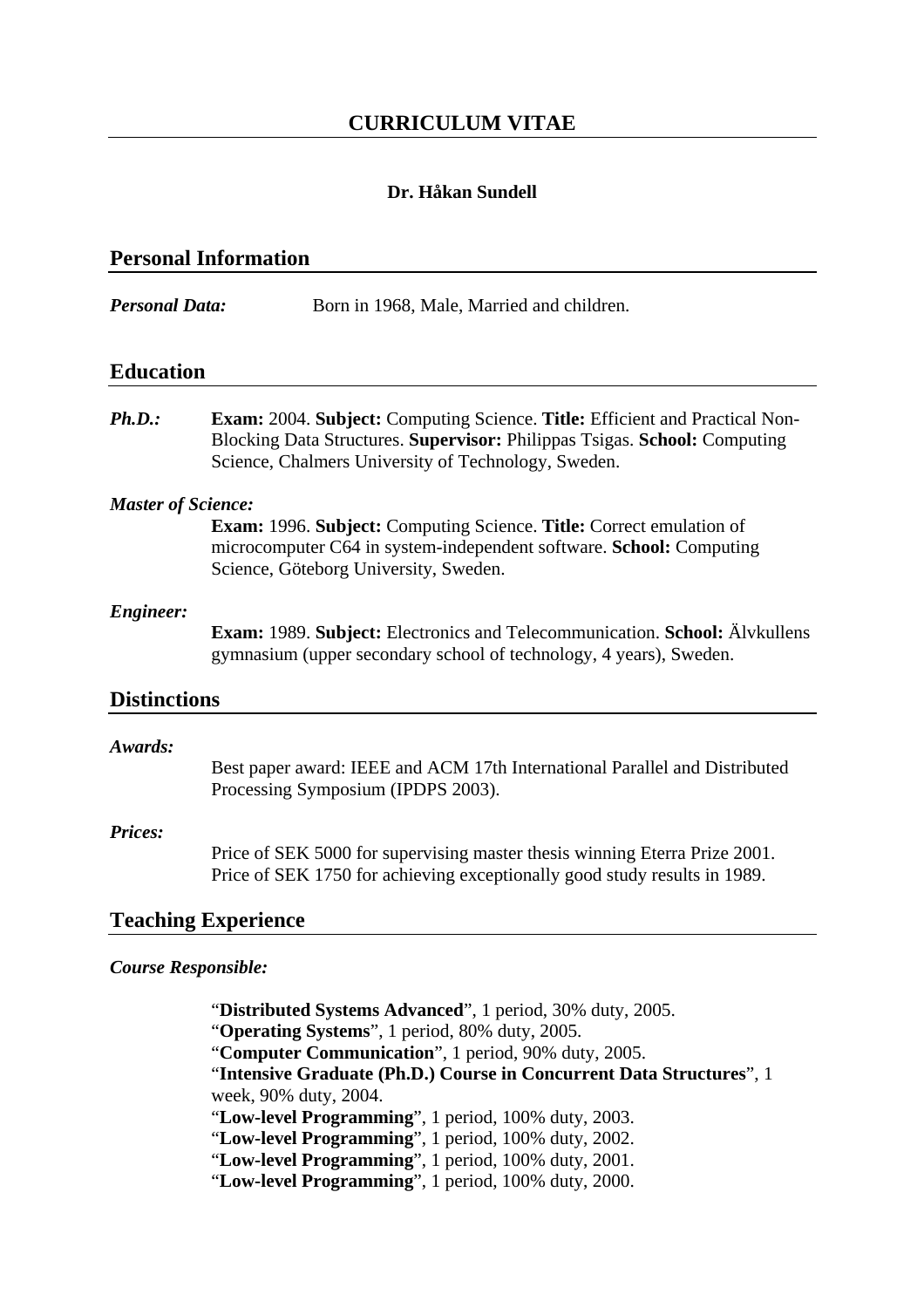### **Supervising Experience**

#### *Master thesis projects:*

*1.* "**Development and porting of the Software Lab Simulator**", M. Johansson, 2000. *2.* "**Sweetpee - visual programming for nautical automation**", N. Karamzadeh, M. Reftel, 2000. *3.* "**Integrating CORBA functionality within an existing COM architecture**", P. Claesson, 2000. *4.* "**Voice over IP: The communication media of the 21st century**", L. Mathiasson, K. Mälarberg. 2000. *5.* "**Com under UNIX"**, R. Berrio, M. Lubian, 2000. *6."***An Analysis Tool for a Real-time System for Radio Communication**", H. Lundqvist, P. Sandvall, 2001. *7. "***Winflex Plantmaker: Software for configuration of controling equipment"**, O. Zandren, 2002. *8.* "**Program Context Recovering on Mobitex I/O Boards, Analysis and Implementation**", A. and C. Gingsjö, 2002. *9.* "**Sångsyntes för musikaliska ändamål på DSPplattform**", H. Sallander, 2002. *10.* "**Tuning Intel x86 Executables**", H. Johansson, 2002. *11.*  "**PyStarter: En genväg till programmering**", T. Gahnström, 2002. *12.* "**Dela din musik!**", M. Jingryd, 2002. *13.* "**Migrate from Modula-2 to C in a Embedded System**", P. Claesson, 2003. *14.* "**Platform Independent Computer Simulator (ARMputer)**", F. Kamrani, A. Javanshir, P. Serri, 2003*. 15.* "**A Debugger with GUI in OS X**", I. Krizsan, 2003. *16.* "**Implementation of a Distributed Shared Memory using MPI"**, P. Simonsson, 2003. *17.* "**Implementation and Optimization of a Multi Conjugate Adaptive Optics Software System for Vision Research**", D. Landell, 2005.

#### *Project courses:*

*"***Personalised Electronic News System",** 7p/1 year, 5 students, 50% duty. "**Softradio**", 7p/1 year, 5 students, 100% duty.

# **Publications for Håkan Sundell**

#### *Referee-reviewed journal articles:*

[SunT05] H. Sundell and P. Tsigas. **Fast and Lock-Free Concurrent Priority Queues for Multi-Thread Systems**. Journal of Parallel and Distributed Computing, vol. 65, no. 5, pp. 609-627, Elsevier, 2005.

### *Referee-reviewed conference proceedings:*

- [AHE+99] B. Allvin, H. Hansson, A. Ermedahl, M. Papatriantafilou, H. Sundell and P. Tsigas. **Evaluating the Performance of Wait-Free Snapshots in Real-Time Systems**. Proceedings of SNART'99 Real-Time Systems Conference. Aug. 1999. pp. 196-207.
- [SunTZ00] H. Sundell, P. Tsigas and Y. Zhang. **Simple and Fast Wait-Free Snapshots for Real-Time Systems**. Proceedings of the 4th International Conference on Principles of Distributed Computing (OPODIS 2000). ser. Studia Informatica Universalis. Dec. 2000. pp. 91-106.
- [SunT00] H. Sundell and P. Tsigas. **Space Efficient Wait-Free Buffer Sharing in Multiprocessor Real-Time Systems Based on Timing Information**.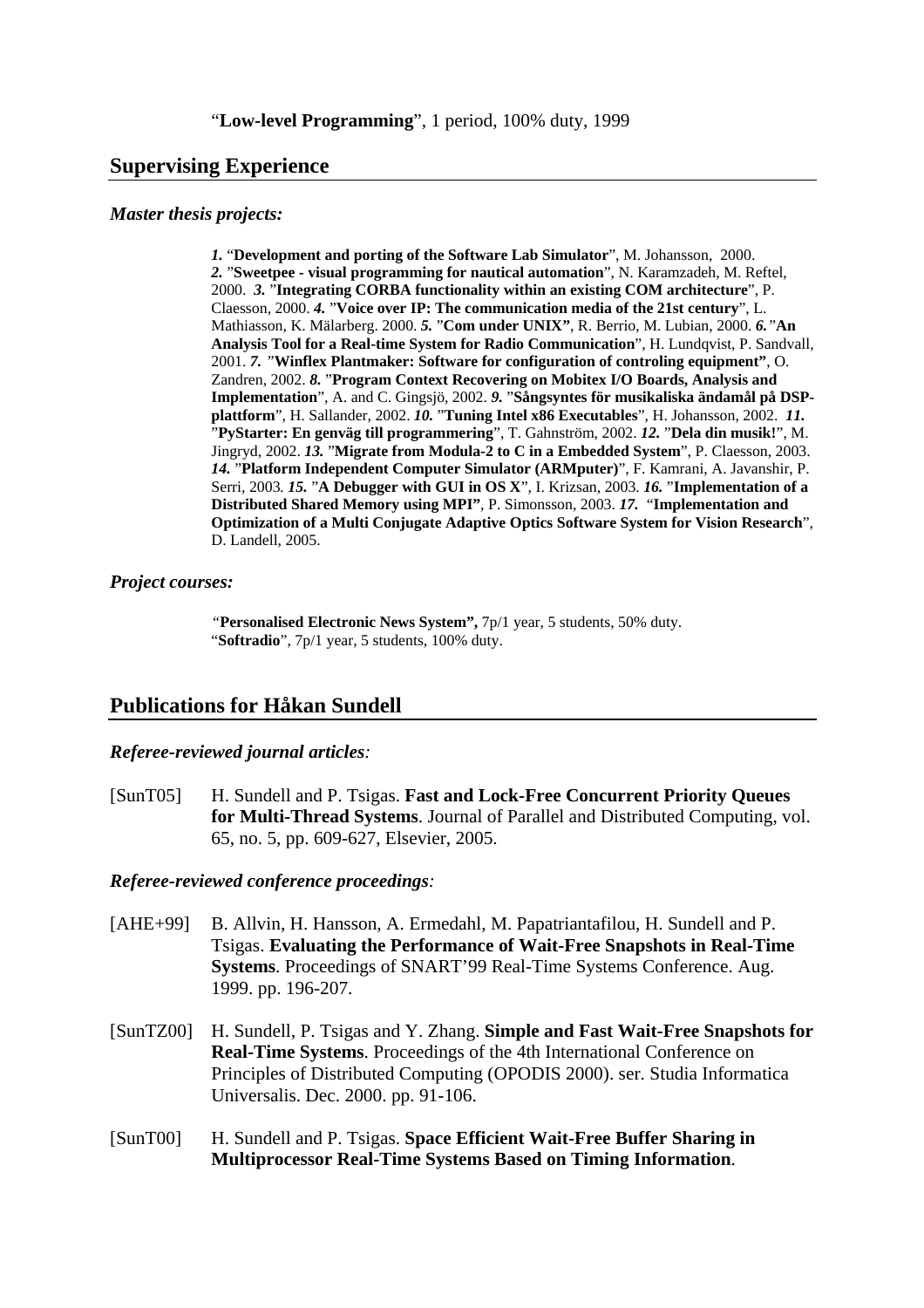Proceedings of the 7th International Conference on Real-Time Computing Systems and Applications (RTCSA 2000). IEEE press. Dec. 2000. pp. 433-440.

- [SunT02] H. Sundell and P. Tsigas. **NOBLE: A Non-Blocking Inter-Process Communication Library**. Proceedings of the 6th Workshop on Languages, Compilers and Run-time Systems for Scalable Computers (LCR 02). Mar. 2002.
- [SunT03] H. Sundell and P. Tsigas. **Fast and Lock-Free Concurrent Priority Queues for Multi-Thread Systems**. Proceedings of the 17th International Parallel and Distributed Processing Symposium (IPDPS 03). IEEE press. Apr. 2003. p. 11. Rewarded with the Best Paper Award in the Algorithms category.
- [SunT04a] H. Sundell and P. Tsigas. **Scalable and Lock-Free Concurrent Dictionaries**. Proceedings of the 19th Annual ACM Symposium on Applied Computing (SAC2004). Mar. 2004. pp. 1438-1445.
- [SunT04b] H. Sundell and P. Tsigas. **Simple Wait-Free Snapshots for Real-Time Systems with Sporadic Tasks**. Proceedings of the 10th International Conference on Real-Time Computing Systems and Applications (RTCSA 2004). IEEE press. Aug. 2004
- [SunT04c] H. Sundell and P. Tsigas. **Lock-Free and Practical Doubly Linked List-Based Deques using Single-Word Compare-And-Swap**, Proceedings of the 8th International Conference on Principles of Distributed Computing (OPODIS 2004). Dec. 2004.
- [Sun05] H. Sundell. **Wait-Free Reference Counting and Memory Management**, Proceedings of the 19th International Parallel and Distributed Processing Symposium (IPDPS 05), IEEE, Apr. 2005.
- [GPST05] A. Gidenstam, M. Papatriantafilou, H. Sundell and P. Tsigas. **Efficient and Reliable Lock-Free Memory Reclamation Based on Reference Counting**, Proceedings of the 8th International Symposium on Parallel Architectures, Algorithms and Networks (I-SPAN 2005). IEEE. Dec. 2005.
- *Thesis*:
- [Sun04] Håkan Sundell. **Efficient and Practical Non-Blocking Data Structures**, Ph.D. dissertation, Chalmers University of Technology, Nov. 2004.
- [Sun02] Håkan Sundell. **Applications of Non-Blocking Data Structures to Real-Time Systems**, Licentiate Thesis, Chalmers University of Technology, Mar. 2002.

# **Professional experience**

# *System/Programming projects:*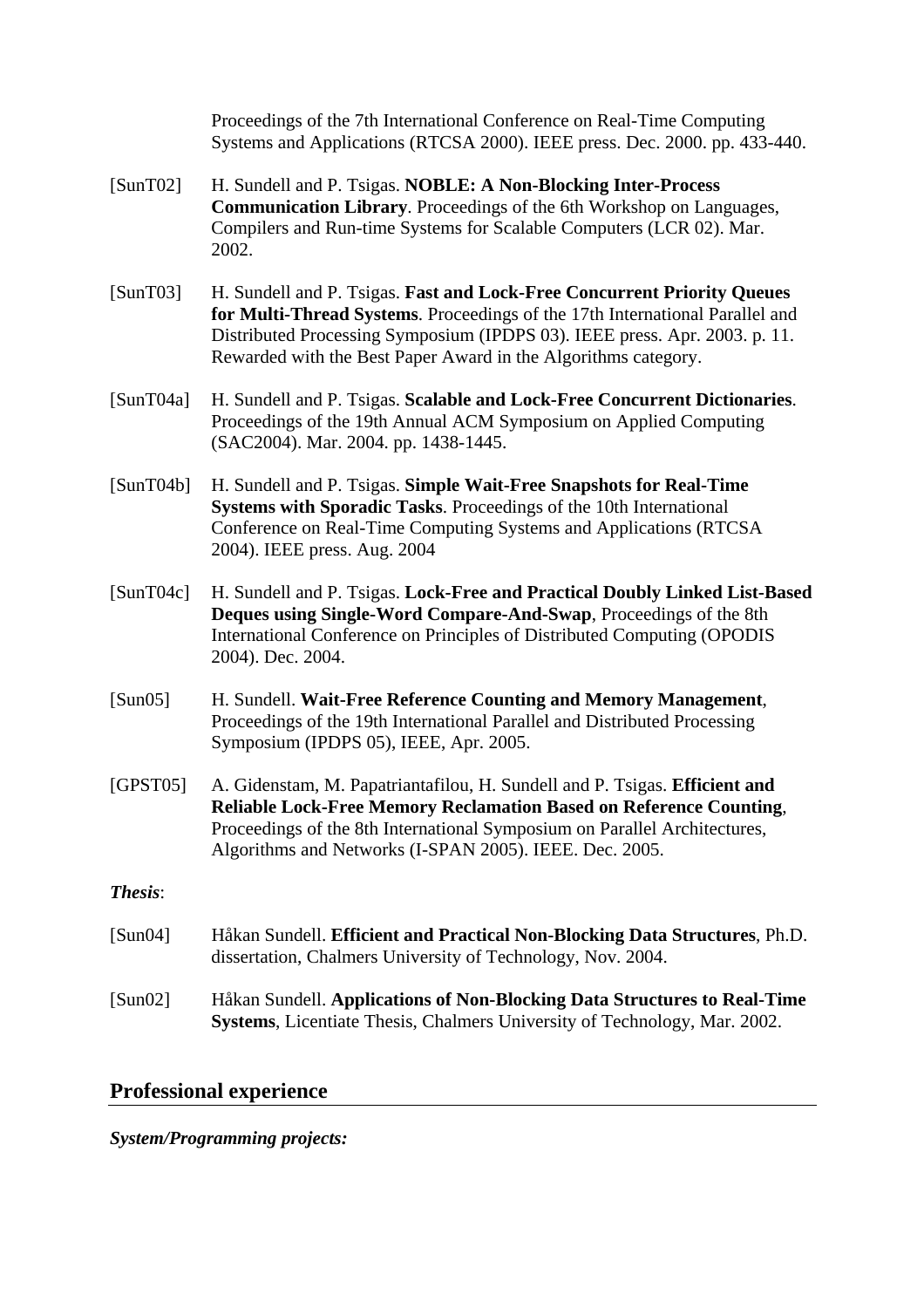*1.* **Title:** SpecDict – a non-blocking and traversable dictionary. **Duration:** 2004, 1 month. **Techniques:** C, Multi-process, Assembler, OS X.

*2.* **Title:** CCS64 – Commodore 64 emulator version 3. **Duration:** 2003 and on. **Techniques:** C++, DirectX, Multi-thread, MFC, Windows.

*3.* **Title:** NOBLE – a software library of non-blocking data structures.

**Duration:** 2001 and on. **Techniques:** C, Multi-thread, Assembler, Unix, Windows, Linux.

*4***. Title:** C64 Webit v2 – Slot machine game. **Duration:** 2000, 1 month. **Techniques:** C++, Assembler, Windows CE.

*5***. Title:** Reverse Engineering Tool – SDL-Reverse. **Duration:** 1998, 6 months. **Techniques:** C++, UML, Corba, OODB, SDL, Plex, Tau.

*6***. Title:** C64 Webit v2 – Emulator. **Duration:** 1998, 1 month. **Techniques:** C++, Assembler, MS-DOS.

*7***. Title:** Tax-Free Scandinavia shopping-site. **Duration:** 1998, 1 month. **Techniques:** C++, CGI, Java, Javascript, HTML, Unix.

*8***. Title:** CCS64 – Commodore 64 emulator version 2. **Duration:** 1998. **Techniques:** C++, DirectX, Multi-thread, Windows.

*9***. Title:** TMAX. **Duration:** 1997, 10 months. **Techniques:** Borland Delphi, C++, ODBC, SQL, Unix, Windows.

*10***. Title:** ADMAX. **Duration:** 1997, 4 months. **Techniques:** Borland Delphi, CGI, C++, InConcert, MS SQL, Windows.

*11***. Title:** Calix car-equipment product catalogue and company presentation CD. **Duration:** 1997, 2 months. **Techniques:** C++, Borland ObjectWindows, Windows.

*12***. Title:** Fazer "Dumlemannen" on-line web game. **Duration:** 1997, 1 month. **Techniques:** Java.

*13***. Title:** Chiquita movable advertisement boot with touch-screen. **Duration:** 1996, 1 month. **Techniques:** C++, Assembler, MS-DOS.

*14***. Title:** "Mr.Greed" – video poker machine with betting system. **Duration:** 1996, 2 months. **Techniques:** C++, Assemler, MS-DOS.

*15***. Title:** "Threatening Losses" – advertisement game for NCM credit insurance. **Duration:** 1996, 1 month. **Techniques:** C++, Assembler, MS-DOS. *16***. Title:** Stock market display in Java for Web usage. **Duration:** 1996, 1 month. **Techniques:** Java, Corba.

*17***. Title:** Ecupan printer server for bakery system. **Duration:** 1996, 1 month. **Techniques:** C, Assembler, COBOL, MS-DOS.

*18***. Title:** "Yrkesvalen" – application for unemployment offices. **Duration:** 1996, 3 months. **Techniques:** C++, Borland ObjectWindows, Windows.

*19***. Title:** "Officersförbundet" – a multimedia presentation. **Duration:** 1996, 1 month. **Techniques:** C++, Assembler, MS-DOS.

*20***. Title:** "Hets" – an advertainment game. **Duration:** 1995, 1 month. **Techniques:** C++, Assembler, MS-DOS.

*21***. Title:** Guitar designer. **Duration:** 1995, 3 months. **Techniques:** C++, Borland ObjectWindows, Windows.

*22***. Title:** CCS64 – Correct emulation of microcomputer C64 in systemindependent software. **Duration:** 1995. **Techniques:** C++, Assembler, MS-DOS, Solaris, X11.

*23***. Title:** PlaySID – classic game music player. **Duration:** 1990. **Techniques:** C, Assembler, Amiga OS.